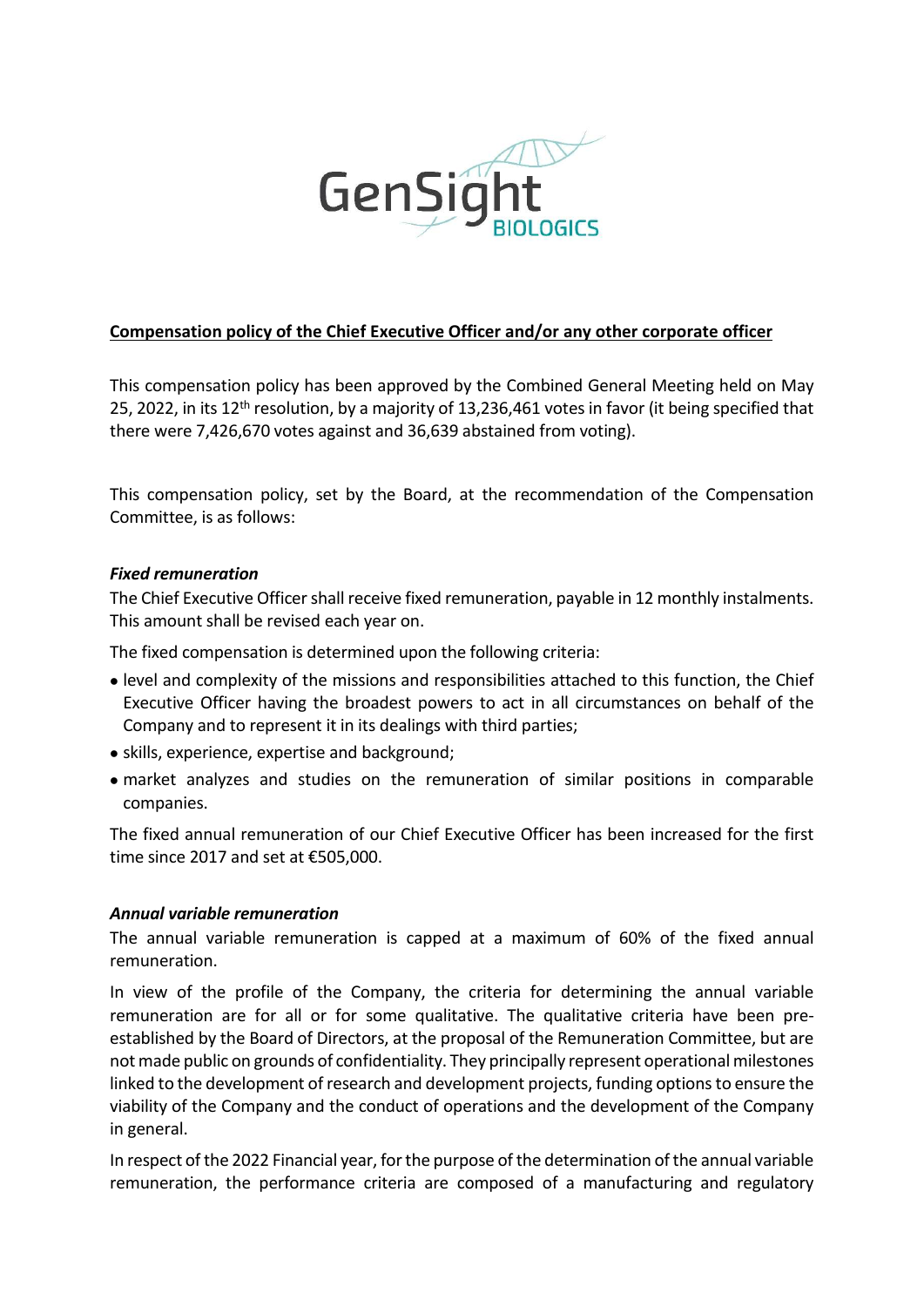objective, a commercial launch preparation objective as well as corporate and financial objective.

# Attribution of Free Shares (AGA)

The Board of Directors considers that the grant of performance shares, which also benefits to other key corporate functions, is particularly suited to the role of Chief Executive Officer given the expected level of its direct contribution to the long-term performance of the company. This mechanism, which is based on performance criteria in line with the objectives communicated to the market, as well as on the development of the value of the Company, strengthens the motivation and loyalty of the Chief Executive Officer while facilitating the alignment of his interests with those of the shareholders as well as with the social interest of the Company.

The amount of attributions of free shares is set on the basis of market practices observed in comparable companies, through recommendations of the specialist external consulting firm.

### Performance conditions

The shares are subject to an acquisition period of two years, and achievement of performance criteria. The acquisition of shares varies according to the achievement of internal performance conditions, the measurement of which will be carried out over two years and the level of achievement of which will be communicated by criteria once the performance assessment has been established by the Board of Directors.

The criteria used are intended to measure overall performance and are directly linked to the Company's main strategical development objectives.

### Condition of presence

The acquisition of performance shares by the Chief Executive Officer is also subject to his presence in the Group on the date of acquisition of the shares.

### Benefits in kind

The Chief Executive Officer shall benefit from a Company flat.

### Exceptional remuneration

The Board of Directors may decide, at the proposal of the Remuneration Committee, to grant exceptional remuneration to the Chief Executive Officer in view of very special circumstances. The payment of this type of remuneration must be justifiable by an event, such as the execution of a major transaction for the Company, or an operational outperformance measure.

The payment of the elements of variable remuneration and, as appropriate, exceptional remuneration attributed for a financial year, is conditional on approval by the Ordinary General Meeting of the elements of remuneration of the Chief Executive Officer, paid or attributed by way of the said financial year (ex post vote).

In case the Board of Directors decides to combine the functions of Chairman and Chief Executive Officer, the compensation policy applicable to the Chief Executive Officer would be applicable to the Chairman and Chief Executive Officer, if necessary, with the necessary modifications (he could in particular collect attendance fees).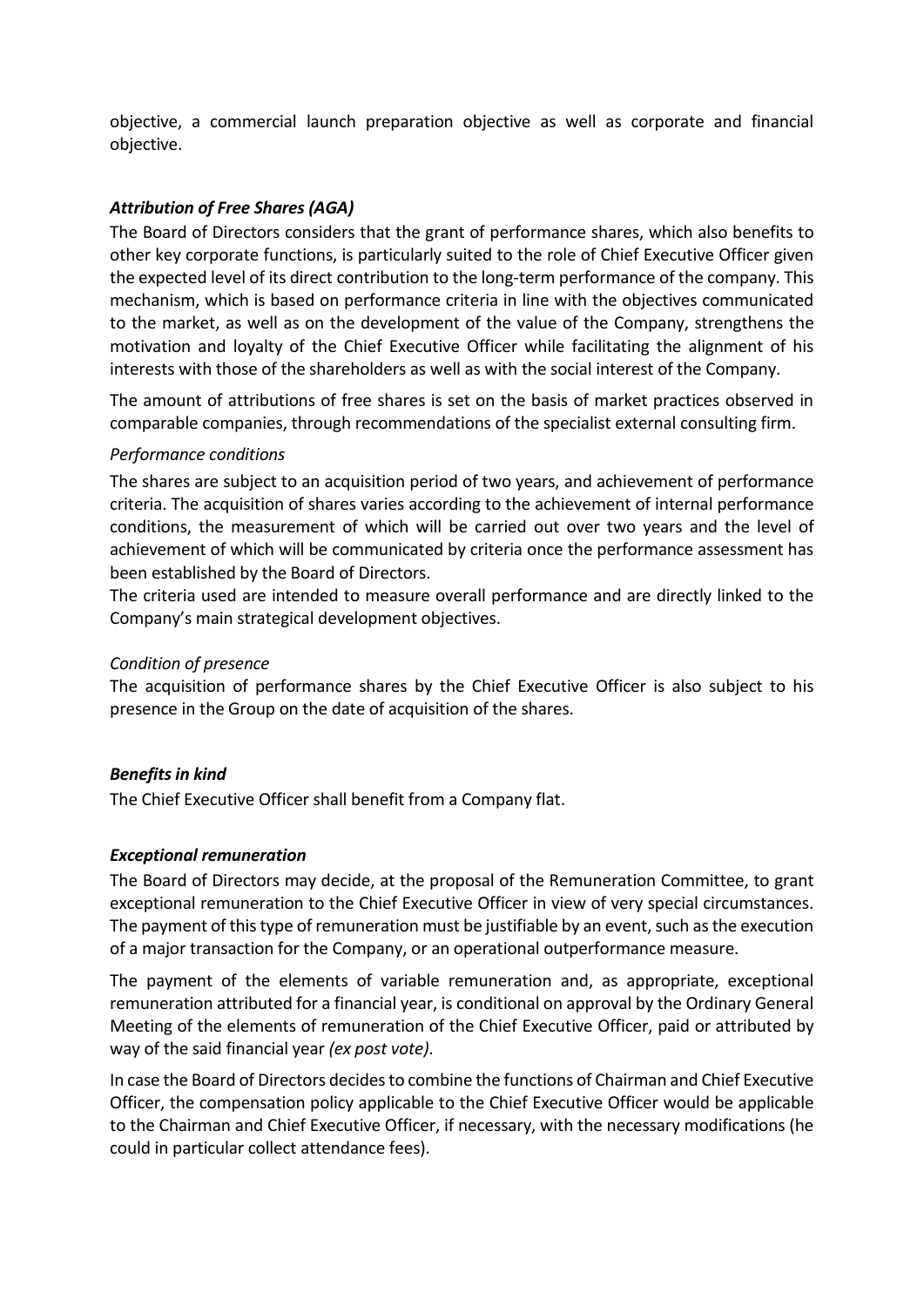In case the Board of Directors decides the appointment of one or more Deputy Chief Executive Officers, the compensation policy applicable to the Chief Executive Officer would be applicable to the Deputy Chief Executive Officers, if necessary, with the necessary modifications.

# Commitments with regard to the Chief Executive Officer

### Departure indemnities

The amount of the sudden termination indemnity shall be equal to twelve (12) months' remuneration calculated on the basis of the last annual remuneration (fixed and variable) in the event of cessation by Mr. Bernard Gilly of his duties as Chief Executive Officer (or of Chairman and Chief Executive Officer, in the event that the Board of Directors subsequently decides to combine the functions of Chairman of the Board of Directors and those of Chief Executive Officer) for whatever reason.

As an exception to the above, this Termination Indemnity shall not be due:

- (i) in the event of dismissal of Mr. Bernard Gilly from his duties as Chief Executive Officer (or of Chairman and Chief Executive Officer, in the event that the Board of Directors subsequently decides to combine the functions of Chairman of the Board of Directors and those of Chief Executive Officer) for serious misconduct or gross negligence, as these notions are defined by the case law applicable to Labour law; or
- (ii) in the event of resignation by Mr. Bernard Gilly from his mandate as Chief Executive Officer (or of Chairman Chief Executive Officer, in the event that the Board of Directors subsequently decides to combine the functions of Chairman of the Board of Directors and those of Chief Executive Officer), unless this resignation is due to illness or for family reasons, it being specified that in these latter two cases, the Termination Indemnity shall then be due to Mr. Bernard Gilly.

The Termination Indemnity shall not be due if Mr. Bernard Gilly changes position within the Group or leaves the Company at his own initiative in order to take up new positions.

The payment of the Termination Indemnity shall be contingent on meeting the following conditions: Achievement of at least 50% of the annual objectives for the past year. These objectives both of quantitative and qualitative nature, are established annually by the Board of Directors, at the proposal of the Remuneration Committee, but are not made public for reasons of confidentiality. They principally represent operational milestones linked to the development of research and development projects, funding options to ensure the viability of the Company, the conduct of operations and the development of the Company in general.

The reference annual compensation will be his last annual gross compensation, including his last gross variable compensation paid to him for the last financial year.

The termination indemnity will not be definitively acquired until verification by the Board of Directors that the above criteria are met.

### Non-competition commitment

The monthly non-competition commitment to the benefit of Mr. Bernard Gilly, Chief Executive Officer, authorized by the Board Meeting of March 9, 2017 for a period of one (1) year starting from his departure from the Company, equal to 40% of his last net monthly remuneration, excluding any bonus (after deduction of any other amount received in any capacity by way of a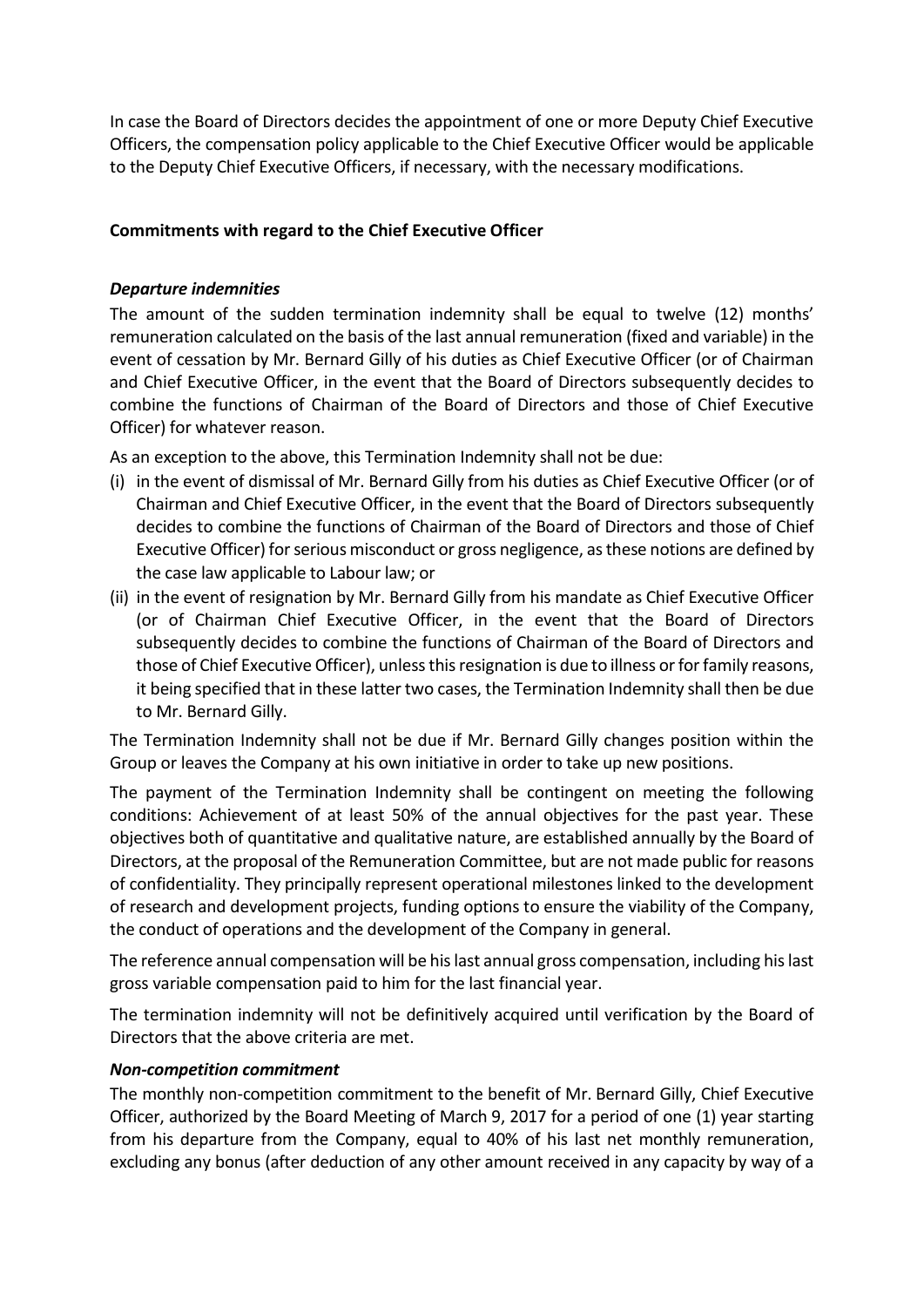non-competition obligation) as consideration for the commitment made by this latter party for the same duration of one year starting from his departure:

- not to hold in Europe, Canada, the United States or any country in which the Company exercises its Activity, a position of manager, director, employee or consultant in a company conducting the Activity; or
- not to hold shares in the share capital of a company carrying out the Activity, with the exception of a holding in any listed company representing at most 1% of the share capital held exclusively for financial reasons.

# Compensation policy of the Chairman of the Board of Directors

This compensation policy has been approved by the Combined General Meeting held on May 25, 2022, in its 13<sup>th</sup> resolution, by a majority of 19,509,660 votes in favor (it being specified that there were 1,152,971 votes against and 37,139 abstained from voting).

This compensation policy set by the Board, at the recommendation of the Remuneration Committee, is as follows:

### Fixed remuneration

The Chairman of the Board of Directors shall receive fixed remuneration, payable in 12 monthly instalments. This amount shall be revised each year on the basis of market practices observed in comparable companies, through recommendations of the specialist external consulting firm.

It is determined upon the following criteria:

- responsibilities and assignments attached to this mandate, aiming in particular to ensure a proper governance and the correct functioning of the Company's corporate bodies (Board of Directors and its committees, General Meeting of shareholders);
- skills, experience, expertise and background required for assuming this function;
- market analyzes and studies on the remuneration of similar positions in comparable companies.

Our Chairman's annual fixed compensation is set at €120,000.

# Attribution of Equity Warrants (BSA)

The Chairman of the Board of Directors shall be eligible for attribution of equity warrants. These unlisted equity warrants may be exercised for 10 years for the plans approved before 2016 and 7 years for 2016 to 2021 plans after their issue for a price set by the Board equal to at least 8% of the market value of an ordinary share on the date of attribution. The exercise price shall be equal to the weighted average of the price of the last 20 trading sessions preceding the attribution date.

### Other Compensation

The Chairman of the Board of Directors does not benefit from any other compensation (including attendance fees) linked to his participation in meetings of the Board of Directors or specialized committees, nor from severance pay in the event of termination of his duty.